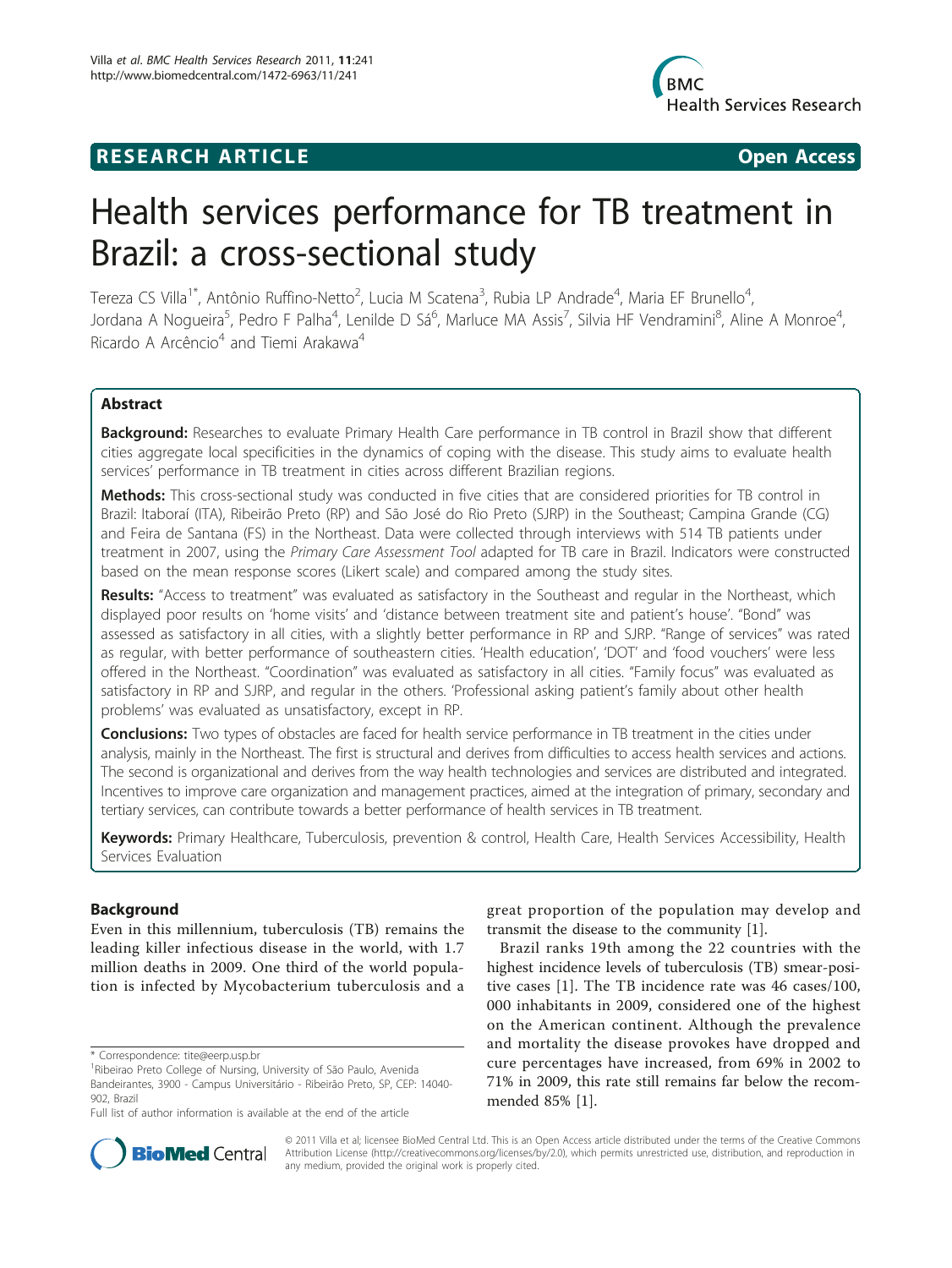Brazil has considerably invested in health system reform, including the development of new primary health care (PHC) organization and delivery models [\[2](#page-6-0)]. The country has recommended TB control as a responsibility of this care level [\[3,4](#page-6-0)]. To achieve service quality, PHC attributes (access, range of services, coordination, bond and family focus) need to be accomplished, so that a good organization of this level contributes to improve care, with a view to positive impacts on population health and health system efficiency [[5\]](#page-6-0).

Despite this recommendation, in some contexts, TB treatment remains centralized in TB reference centers (TRC), so that it has not yet resulted in a uniform performance of health care services in TB control, varying between and within regions.

Disease control cannot be achieved through medical advances alone, such as new diagnostic tests and new drugs. It is important to consider the scenarios and complexity of health care services' context, where technologies are actually incorporated and offered to the community. Currently, research is also lacking a detailed analysis of the interaction between available technologies for TB control and the diversity of local health system contexts, considering the resources, political project and the willingness of local health managers and health care workers [\[6,7](#page-7-0)].

Research on the evaluation of PHC performance in TB control in Brazil show that the different care models present in the cities aggregate local (political/organizational/human) specificities, entailing heterogeneity in the dynamics of coping with the disease [[8-10\]](#page-7-0).

Considering the diversity of health local systems, regional disparities and inequalities in access to health services that characterize the Brazilian reality, it is appropriate to investigate how health care services carry out TB treatment actions. Thus, this study proposed to evaluate the performance of health services in TB treatment in cities from different Brazilian regions.

#### Methods

#### Research Design and Setting

A cross-sectional study was conducted in five cities from two Brazilian regions (3 in the Southeast and 2 in the Northeast). These cities were intentionally selected due to their epidemiological and operational TB status, as the National TB Control Program considers them priority cities for disease control in their regions, including implementation of the Directly Observed Therapy Short-Course (DOTS) strategy for at least five years.

Ribeirão Preto (RP) and São José do Rio Preto (SJRP), in São Paulo State, and Itaboraí (ITA), in Rio de Janeiro State, are the Southeastern study settings. In 2007, TB incidence in those cities was: 29 cases/100, 000 inhabitants (RP); 32.3 cases/100, 000 inhabitants (SJRP) and 56.1 cases/100, 000 inhabitants (ITA). The Northeastern study sites were Campina Grande (CG), in Paraíba State, and Feira de Santana (FS), in Bahia State, which reached a TB incidence rate of 28.6 cases/100, 000 inhabitants and 28.1 cases/100, 000 inhabitants, respectively [\[11](#page-7-0)]. In the same year, TB incidence was 40.6/100, 000 inhabitants in the Southeast and 38.8/100, 000 inhabitants in the Northeast.

Regarding PHC organization, in 2007, FHS coverage corresponded to 23% in RP, 12% in SJRP and 68.7% in ITA. In the Northeast, CG obtained 71% of FHS coverage and FS 60%. The implementation of the FHS has been taking shape in a heterogeneous way in Brazil, with a team composed by a general practitioner, a nurse, a nursing auxiliaries and 5 to 10 Community Health Workers (CHW), who see to a clientele in a given geographical area.

Historically, a great expansion of the FHS has been observed in areas with poor health resources, aiming to enhance access to health services [\[12](#page-7-0)]. This fact has led to a higher FHS coverage rate in the Northeast. In the Southeast, traditional models are still prevalent, structured in Basic Health Units (BHU), in which the teams comprise specialist medical practitioners, nurses and nursing auxiliaries.

As for TB care organization, two types of care models are identified at the study sites: TB care centralized at TB Reference Centers - TRC (RP and FS) or partly decentralized at PHC services (ITA, SJRP and CG).

At TRC, specialized teams conduct TB care with a centralized organization, greater availability of health equipments and provision of diagnostic examinations.

PHC refers to the first level of care provided in the health system and comprises the Family Health Strategy Units (FHS) and Basic Health Units (BHU). Generalist teams conduct TB care in PHC, with lower availability of technologies.

#### Participants and Sampling

The study population was composed of TB patients under treatment in 2007. Patients younger than 18 years (due to ethical considerations) and prison population (due to differences in treatment conduction) were excluded.

The sample size required for ANOVA was 98 patients for each city, calculated using *Statistica* software (using the commands Several means, ANOVA, 1-Way) and considering the parameters: number of cities = 5; probability of type I error  $= 0.05$ ; probability of type II error  $= 0.10$ , variation due to error  $= 0.2$ . Data collection was conducted over three months (July to September 2007) until the minimum sample size was reached.

From July to September 2007, 618 patients were under treatment for TB, 514 of whom met the inclusion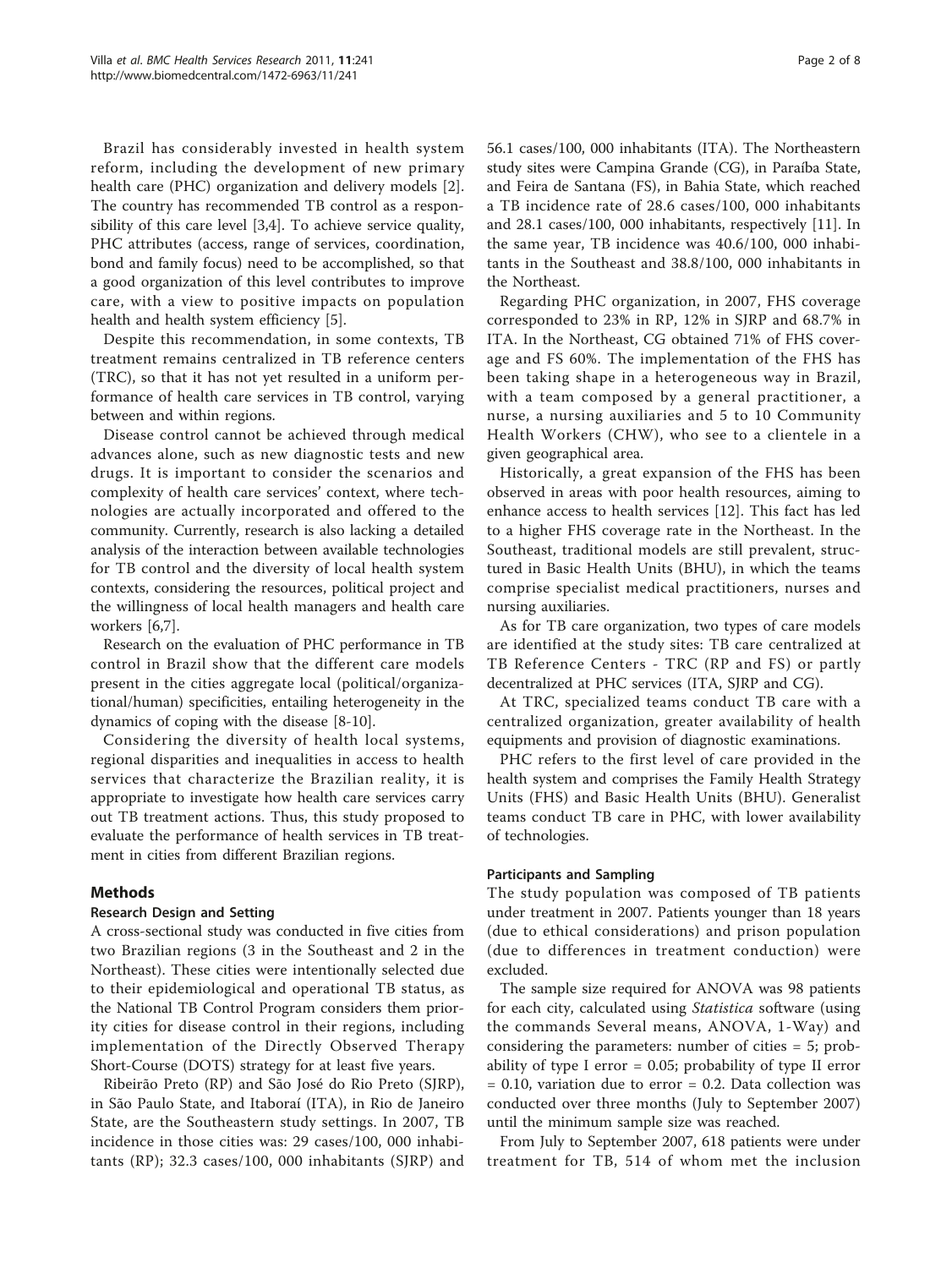criteria and agreed to participate in the survey (100 from RP, 108 from SJRP, 100 from ITA, 106 from CG and 100 from FS).

#### Data Collection Tool

To address the issues raised, the theoretical framework of PHC dimensions [[13\]](#page-7-0) and the Primary Care Assessment Tool (PCAT) [[13](#page-7-0)] were used, validated in Brazil [[14\]](#page-7-0) to evaluate PHC organization and performance and adapted for TB care evaluation [\[15](#page-7-0)]. A pilot study was carried out previously.

The instrument to evaluate health service performance in TB control contains questions regarding socio-demographic, clinical and epidemiological aspects, site and type of treatment and specific questions for each organizational PHC component of TB control, divided into five sections:

I - "access to treatment": which involves the location of the health unit near the population it attends, the times and days it is open to treat patients, the degree of tolerance for unscheduled consultations and how the population perceives the convenience of these access aspects [\[13\]](#page-7-0).

II - "bond" (longitudinality): which implies the existence of a regular source of care and its use over time and requires the establishment of interpersonal bonds that reflect the mutual cooperation between community people and health professionals [[13\]](#page-7-0).

III - "range of services" (comprehensiveness): this represents arrangements for the patient to receive any kind of healthcare services required [\[13](#page-7-0)].

IV - "coordination": this implies some form of continuity, either care by the same professional, through medical records or both, as well as the recognition of past and new problems. This also includes referral and follow-up care at other specialized services [\[13\]](#page-7-0).

V - "family focus": which considers the context and family dynamics in care [\[13](#page-7-0)].

Interviews with TB patients were conducted to complete the instrument. Patients were interviewed as soon as they went to the health services to perform the medical consultation or DOT, or during home visits. Interviewees should answer each question according to a variety of response scales, such as dichotomous, multiple choice with single answers and a five-point Likert scale, with higher scores for positive responses.

#### Analysis

For data analysis, frequency distribution was used to describe the patients' socio-demographical and clinical profile. To analyze the study dimensions, indicators were constructed based on the variables (questions) created for each. The indicators corresponded to the mean value obtained by adding up all responses of all interviewees to each question, divided by the total number of interviewees. Subsequently, an overall indicator was specified for a general analysis of the dimensions, using the mean of responses to all questions pertaining to each study dimension. To test the hypothesis about the existence or lack of similarity between the overall indicators for different cities and regions, analysis of variance (ANOVA), Tukey's test and Student's t-test were performed. The criterion of homoscedasticity was verified using Bartlett's test. The performance of the indicators and dimensions was classified according to the values obtained. Values between 1 and 2 were considered unsatisfactory performance, close to 3, regular and between 4 and 5, satisfactory.

#### Ethical aspects

Approval for the project was obtained from the Institutional Review Board at the Ribeirão Preto College of Nursing, University of São Paulo (EERP/USP).

#### Results

The results showed a higher percentage of male patients (65.6%), patients with less than 8 years of education (51.1%) and those with: home ownership (67.9%), electricity (98.8%), public water supply at home (86.7%) and telephone (70.2%). The percentage was lower for patients with a private car (26.9%).

In total, 103 (20.0%) patients received treatment at PHC services and 411 (80.0%) at TRC. Of 514 patients interviewed, 271 (52.3%) carried out DOT, with 73.8% at PHC and 47.5% at TRC.

The results regarding the types of services that perform TB treatment and DOT coverage are presented per city:

• RP carried out treatment at TRC, 100 (100.0%); with DOT coverage, 81 (81.0%);

• SJRP performed treatment at TRC, 81 (75.0%), and PHC, 27 (25.0%); with 90 (83.3%) of DOT coverage; • ITA performed treatment at PHC, 44 (44.0%), and TRC, 56 (56.0%); with 81 (81.0%) of DOT coverage; • CG performed treatment at PHC, 32 (30.2%), and TRC, 74 (69.8%); with 17 (16.0%) of DOT coverage; • FS performed treatment at TRC, 100 (100.0%), and did not carry out DOT.

The overall indicators calculated for the dimensions "access to treatment", "bond", "range of services", "coordination" and "family focus" are presented in tables [1](#page-3-0), [2](#page-3-0), [3, 4](#page-4-0) and [5](#page-5-0), respectively. Southeastern cities displayed better performance in all dimensions.

The dimension "access to treatment" was evaluated as satisfactory in the three Southeastern cities (RP, SJRP and ITA) and regular in the two Northeastern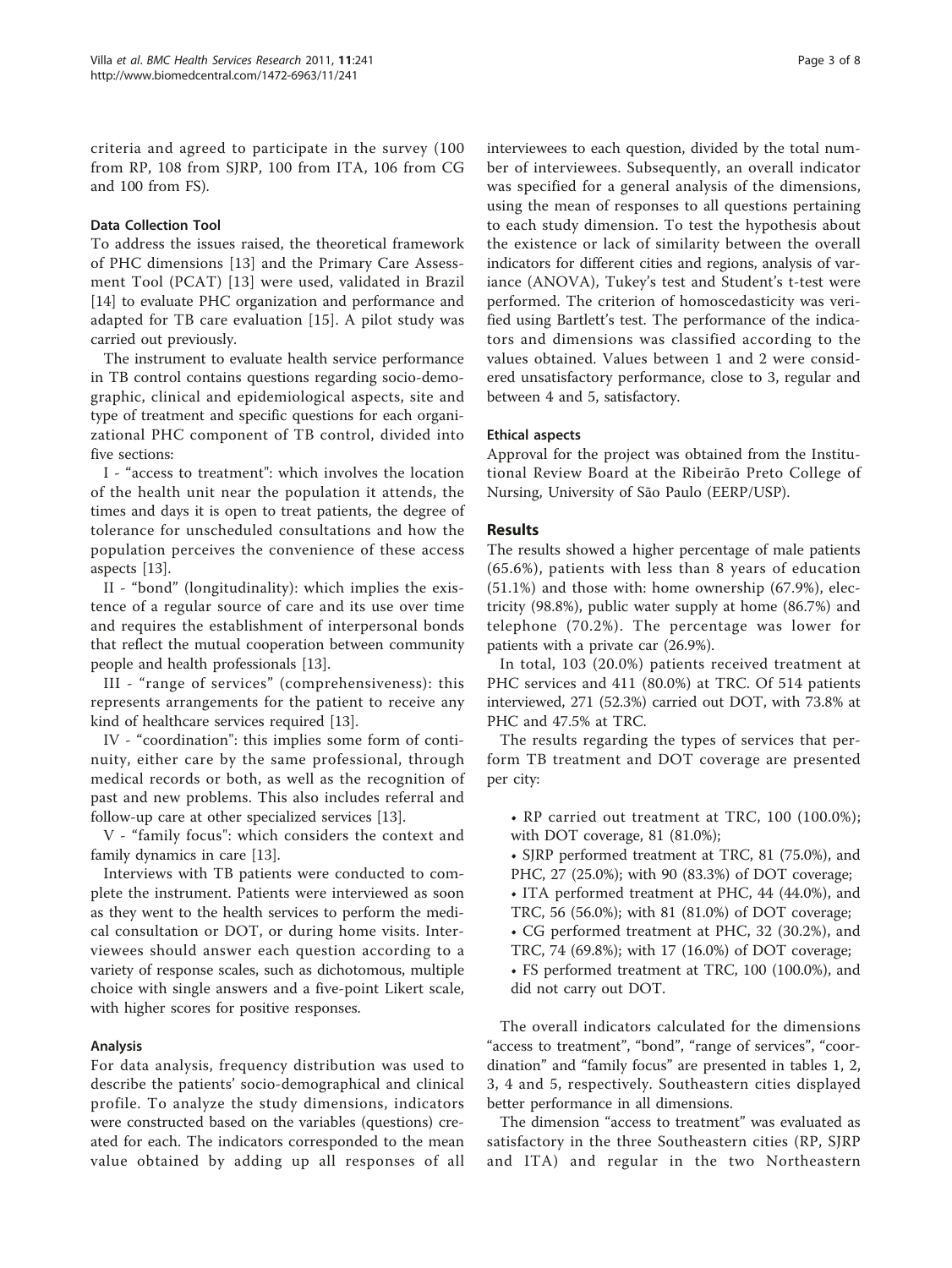<span id="page-3-0"></span>

|  |  |  |  |  |  |  |  | Table 1 Distribution of means and standard deviations of treatment access indicators, Brazilian municipalities, 2007 |
|--|--|--|--|--|--|--|--|----------------------------------------------------------------------------------------------------------------------|
|--|--|--|--|--|--|--|--|----------------------------------------------------------------------------------------------------------------------|

| <b>Indicators of Treatment access</b>                                 |                              | Southeastern cities | Northeastern cities        |                   |                         |
|-----------------------------------------------------------------------|------------------------------|---------------------|----------------------------|-------------------|-------------------------|
|                                                                       | <b>RP</b>                    | <b>SJRP</b>         | <b>ITA</b>                 | FS                | CG.                     |
|                                                                       | Mean $\pm$ SD                | Mean $\pm$ SD       | Mean $\pm$ SD              | Mean $\pm$ SD     | Mean $\pm$ SD           |
| Can you obtain a medical consultation within 24 hours?                | $4.59 + 1.27$                | $4.47 \pm 1.21$     | 4.21<br>$±$ 1.42           | $4.34 + 1.23$     | $4.01 \pm 1.33$         |
| Do you lose a day of work due to the consultation?                    | $3.51 \pm 1.82$              | $3.22 \pm 1.79$     | $3.84 \pm 1.72$            | $2.89 \pm 1.94$   | $2.75 \pm 1.71$         |
| Do you use any type of motorized transport to go to the consultation? | $1.93 \pm 1.65$              | $1.66 + 1.42$       | $2.21 + 1.78$              | $1.71 + 1.49$     | $2.33 \pm 1.83$         |
| Do you pay for transport to go to the consultation?                   | $3.33 \pm 1.92$              | $2.73 \pm 1.86$     | $2.40 \pm 1.86$            | $2.44 \pm 1.82$   | $2.62 \pm 1.81$         |
| During your treatment, has TB medication been lacking?                | $4.82 \pm 0.63$              | $4.93 \pm 0.30$     | $4.84 \pm 0.71$            | $4.93 \pm 0.43$   | $4.89 \pm 0.40$         |
| Have you waited more than 60 minutes to be seen for the consultation? | $4.14 \pm 1.30$              | $4.45 + 0.85$       | $4.08 \pm 1.40$            | $3.98 \pm 1.44$   | $3.08 \pm 1.32$         |
| Does the health professional often visit you at your home?            | $3.85 \pm 1.43$              | $2.94 \pm 1.60$     | $2.52 \pm 1.81$            | $1.80 \pm 1.28$   | $1.59 \pm 1.23$         |
| Do you do the treatment at the HU closest to your house?              | $2.77 \pm 1.99$              | $2.90 \pm 1.70$     | $4.16 \pm 1.61$            | $1.44 \pm 1.20$   | $2.13 \pm 1.72$         |
| <b>Total Indicator of Treatment access</b>                            | $3.64 \pm 1.77$ <sup>a</sup> | $3.41 + 1.76^a$     | $3.53 + 1.83$ <sup>a</sup> | $2.94 + 1.88^{b}$ | $2.93 \pm 1.79^{\rm b}$ |
| Treatment access by region                                            |                              | $3.53 \pm 1.79*$    |                            |                   | $2.93 \pm 1.83*$        |

RP - Ribeirão Preto; FS - Feira de Santana; CG - Campina Grande; SJRP - São José do Rio Preto; ITA - Itaboraí.

Note: No statistical differences were found among averages followed by the same letter in columns according to the Tukey test, with significance set at 5%. \*Student t-test -  $p < 0.05$ 

municipalities (FS and CG). 'Need for motorized transportation' was unsatisfactory in all cities. 'Expense with transportation' was also a problem in ITA and FS. Northeastern cities (FS and CG) presented poor results in 'domiciliary visits' and 'distance between treatment site and patient's house' (table 1).

The dimension "bond" was assessed as satisfactory in all cities, with a slightly better performance in RP and SJRP. The indicator 'professionals talk about other health problems' was evaluated as regular in FS, CG and ITA (table 2).

The dimension "range of services" was rated as regular, with better performance of Southeastern cities (RP,

SJRP and ITA). The offering of 'home visits for other reasons than TB' and 'patients' support groups' showed an unsatisfactory evaluation in all study sites. In RP, the 'tuberculosis skin test' was also rated as unsatisfactory. ITA, FS and CG have shown problems with 'transport vouchers'. 'Health education', 'DOT' and 'food vouchers' were less offered in the Northeastern cities (table [3\)](#page-4-0).

The dimension "coordination' was evaluated as satisfactory in all cities (table [4\)](#page-4-0).

The dimension "family focus" was evaluated as satisfactory in RP and SJRP, and regular in ITA, FS and CG. 'Professional asking patient's family about other health problems' was evaluated as unsatisfactory, except in RP.

| Table 2 Distribution of means and standard deviations of bond indicators, Brazilian municipalities, 2007 |  |
|----------------------------------------------------------------------------------------------------------|--|
|----------------------------------------------------------------------------------------------------------|--|

| <b>Indicators of Bond</b>                                                                   |                                 | Southeastern cities             | Northeastern cities                                                             |                          |                          |
|---------------------------------------------------------------------------------------------|---------------------------------|---------------------------------|---------------------------------------------------------------------------------|--------------------------|--------------------------|
|                                                                                             | <b>RP</b>                       | <b>SJRP</b>                     | <b>ITA</b>                                                                      | <b>FS</b>                | CG                       |
|                                                                                             | Mean $\pm$<br>SD.               | Mean $\pm$<br>SD.               | Mean $\pm$<br>SD                                                                | Mean $\pm$<br>SD         | Mean $\pm$<br>SD         |
| When you go to the consultation, are you treated by the same professional?                  |                                 |                                 | $4.98 \pm 0.20$ $4.83 \pm 0.48$ $4.73 \pm 0.62$ $4.58 \pm 0.83$ $4.94 \pm 0.30$ |                          |                          |
| If you have any doubt are you able to speak with the same professional that<br>treated you? |                                 |                                 | $4.95 \pm 0.36$ $4.93 \pm 0.35$ $4.75 \pm 0.80$ $4.62 \pm 1.02$                 |                          | $4.64 + 0.81$            |
| Does the professional understand your questions?                                            |                                 |                                 | $4.91 \pm 0.47$ $4.88 \pm 0.52$ $4.81 \pm 0.68$ $4.84 \pm 0.51$ $4.74 \pm 0.72$ |                          |                          |
| Does the professional talk with you about other health problems?                            |                                 |                                 | $4.09 \pm 1.50$ $4.43 \pm 1.28$ $2.71 \pm 1.81$ $2.93 \pm 1.70$ $3.20 \pm 1.60$ |                          |                          |
| Does the professional allow sufficient time for you to talk about your doubts?              |                                 |                                 | $4.83 \pm 0.70$ $4.87 \pm 0.53$ $4.74 \pm 0.88$ $4.51 \pm 1.09$ $4.36 \pm 1.17$ |                          |                          |
| Does the professional respond to your questions in a clear way?                             |                                 |                                 | $4.92 \pm 0.42$ 4.86 $\pm$ 0.59 4.85 $\pm$ 0.63 4.84 $\pm$ 0.58 4.71 $\pm$ 0.73 |                          |                          |
| Does the professional note your complaints in the medical records?                          |                                 |                                 | $5.00 \pm 0.00$ 4.96 $\pm$ 0.38 4.74 $\pm$ 0.81 4.72 $\pm$ 0.93                 |                          | $4.91 \pm 0.53$          |
| Does the professional explain about the medications used in the treatment of TB?            |                                 | $4.76 \pm 0.83$ $4.90 \pm 0.51$ | $4.77 \pm 0.80$ $4.86 \pm 0.64$ $4.78 \pm 0.62$                                 |                          |                          |
| Does the professional ask about all the medications that you are using?                     |                                 |                                 | $4.41 \pm 1.36$ $4.69 \pm 1.02$ $3.59 \pm 1.84$ $4.15 \pm 1.51$                 |                          | $3.59 + 1.61$            |
| What is your opinion about the health team that treats you?                                 |                                 |                                 | $4.70 \pm 0.52$ 4.61 $\pm$ 0.59 4.42 $\pm$ 0.62 4.45 $\pm$ 0.66 4.20 $\pm$ 0.81 |                          |                          |
| <b>Total Indicator of Bond</b>                                                              | 4.75 $\pm$<br>0.83 <sup>a</sup> | 4.80 $\pm$<br>$0.70^{\circ}$    | 4.41 $\pm$<br>$1.24^{b}$                                                        | 4.45 $\pm$<br>$1.15^{b}$ | 4.41 $\pm$<br>$1.12^{b}$ |
| Bond by region                                                                              |                                 | $4.66 \pm 0.96*$                |                                                                                 |                          | $4.43 \pm 1.14*$         |

RP - Ribeirão Preto; FS - Feira de Santana; CG - Campina Grande; SJRP - São José do Rio Preto; ITA - Itaboraí.

No statistical differences were found among averages followed by the same letter in columns according to the Tukey test, with significance set at 5%. \*Student t-test - p < 0.05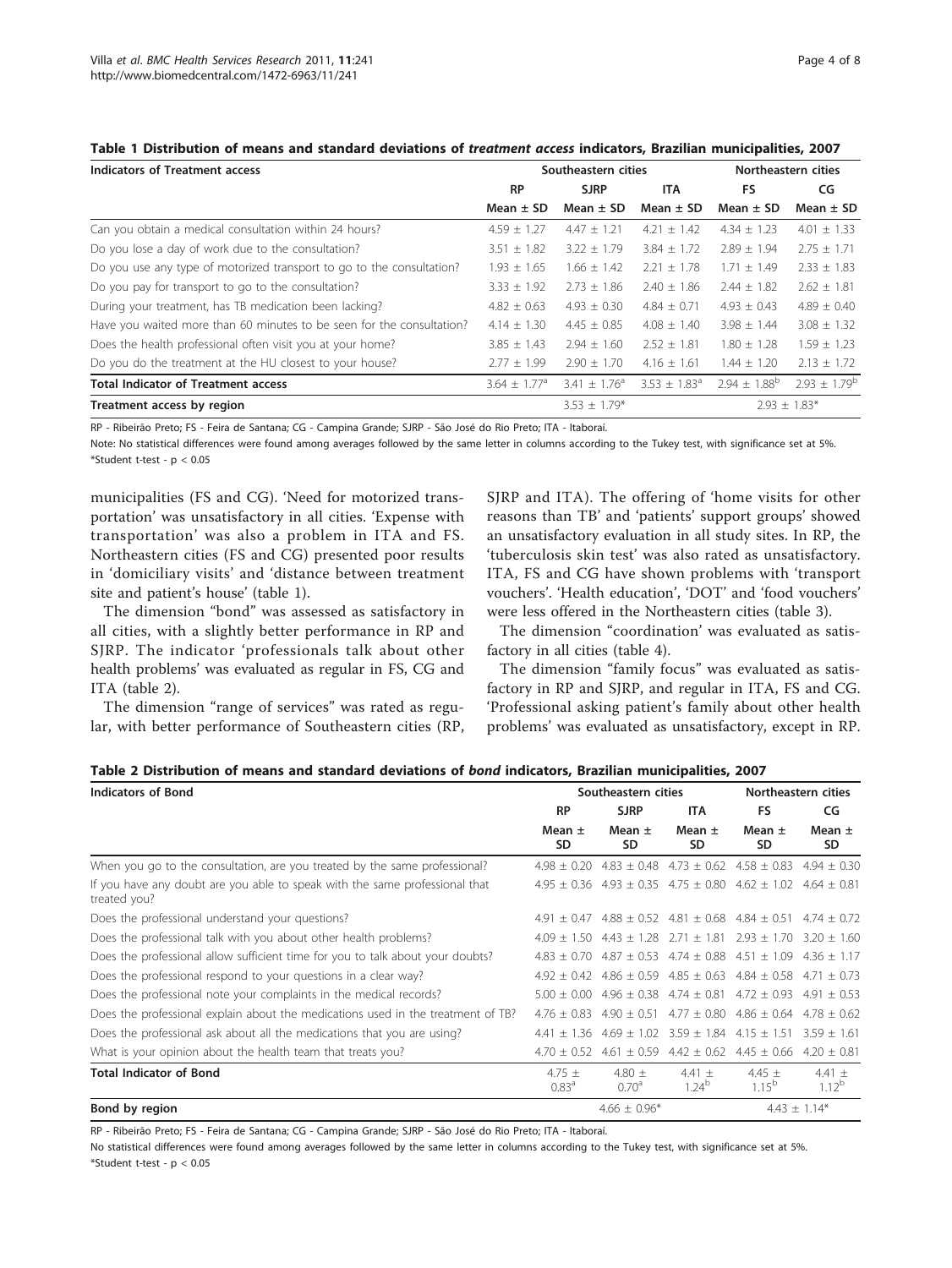| Indicators of Range of services                          |                              | Southeastern cities     | Northeastern cities          |                         |                         |  |
|----------------------------------------------------------|------------------------------|-------------------------|------------------------------|-------------------------|-------------------------|--|
|                                                          | <b>RP</b>                    | <b>SJRP</b>             | <b>ITA</b>                   | <b>FS</b>               | CG                      |  |
|                                                          | Mean $\pm$ SD                | Mean $\pm$ SD           | Mean $\pm$ SD                | Mean $\pm$ SD           | Mean $\pm$ SD           |  |
| Sputum examination pot for the diagnosis of TB           | $4.42 \pm 1.35$              | $4.64 \pm 1.07$         | $4.94 \pm 0.37$              | $4.51 \pm 1.24$         | $4.29 \pm 1.39$         |  |
| Skin test                                                | $2.07 \pm 1.65$              | $2.82 \pm 1.93$         | $3.12 \pm 1.95$              | $3.09 \pm 1.93$         | $3.08 \pm 1.79$         |  |
| Examination for HIV/AIDS                                 | $4.30 \pm 1.47$              | $4.44 \pm 1.35$         | $4.38 \pm 1.39$              | $2.87 \pm 1.96$         | $3.00 \pm 1.78$         |  |
| Monthly sputum examination pot for TB control            | $3.93 \pm 1.53$              | $4.03 \pm 1.56$         | $4.76 \pm 0.78$              | $4.21 \pm 1.50$         | $3.86 \pm 1.63$         |  |
| Monthly consultation for TB control and treatment        | $4.93 \pm 0.41$              | $4.88 \pm 0.62$         | $4.93 \pm 0.50$              | $4.66 \pm 1.06$         | $4.80 \pm 0.76$         |  |
| Consumer basket or food vouchers                         | $4.15 \pm 1.62$              | $3.89 \pm 1.64$         | $4.47 \pm 1.08$              | $2.65 \pm 1.94$         | $1.06 \pm 0.30$         |  |
| Transport vouchers                                       | $2.51 \pm 1.90$              | $2.71 \pm 1.88$         | $1.49 \pm 1.28$              | $2.04 \pm 1.67$         | $1.73 \pm 1.33$         |  |
| Information about TB and its treatment                   | $4.57 \pm 1.10$              | $4.86 \pm 0.62$         | $4.51 \pm 1.19$              | $4.42 \pm 1.22$         | $3.58 \pm 1.53$         |  |
| Health education (information about other health issues) | $3.40 \pm 1.86$              | $2.67 \pm 1.69$         | $2.75 \pm 1.88$              | $1.88 \pm 1.39$         | $1.38 \pm 1.02$         |  |
| Home visits during treatment                             | $3.72 \pm 1.47$              | $2.94 \pm 1.68$         | $3.21 \pm 1.85$              | $2.50 \pm 1.76$         | $2.01 \pm 1.66$         |  |
| Home visits for other reasons than TB                    | $1.16 \pm 0.63$              | $1.16 \pm 0.61$         | $1.99 \pm 1.67$              | $2.25 \pm 1.68$         | $1.71 \pm 1.46$         |  |
| Participation in TB patient groups at the HU             | $1.05 \pm 0.41$              | $1.05 \pm 0.29$         | $1.36 \pm 1.11$              | $1.12 \pm 0.69$         | $1.04 \pm 0.39$         |  |
| Directly observed therapy                                | $3.55 \pm 1.52$              | $3.83 \pm 1.40$         | $3.02 \pm 1.45$              | $1.08 \pm 0.56$         | $1.41 \pm 1.06$         |  |
| Total Indicator of Range of services                     | $3.37 \pm 1.85$ <sup>a</sup> | $3.38 \pm 1.84^{\circ}$ | $3.46 \pm 1.84$ <sup>a</sup> | $2.87 \pm 1.91^{\circ}$ | $2.53 \pm 1.82^{\circ}$ |  |
| Range of services by region                              | $3.40 \pm 1.84*$             |                         |                              | $2.70 \pm 1.87*$        |                         |  |

#### <span id="page-4-0"></span>Table 3 Distribution of means and standard deviations of range of services indicators, Brazilian municipalities, 2007

RP - Ribeirão Preto; FS - Feira de Santana; CG - Campina Grande; SJRP - São José do Rio Preto; ITA - Itaboraí.

No statistical differences were found among averages followed by the same letter in columns according to the Tukey test, with significance set at 5%. \*Student t-test -  $p < 0.05$ 

In ITA, professionals almost never 'ask patients about their life conditions'. In CG, the 'delivery of sputum pot at patients' home' and 'orientation about TB by professionals to patients' family' were also evaluated as unsatisfactory (table [5](#page-5-0)).

#### **Discussion**

The results regarding the socio-demographic profile of the TB patients interviewed seem to be similar to those found in most national and international scientific literature, reinforcing the relationship between the disease and social vulnerability [[16](#page-7-0)], demonstrating that the disease mostly affects males and individuals with intermediate education levels [[17](#page-7-0)-[19\]](#page-7-0).

The organization of TB patient care in the study cities presented heterogeneity, with treatment coexisting at two types of health services, predominantly medical consultations for treatment at TRC. Some authors reveal that regional disparities and social inequality are strong elements that corroborate the diversity in care delivery in the Brazilian scenario [[4,](#page-6-0)[20](#page-7-0)].

The expansion of the FHS by itself does not guarantee the sustainability of TB control actions in PHC, but a political commitment of managers is necessary [[21\]](#page-7-0), through an integrated approach in the health system, which requires permanent and sustained PHC actions [[22\]](#page-7-0). High coverage of FHS did not influence cities' performance in TB care.

#### Table 4 Distribution of means and standard deviations of coordination indicators, Brazilian municipalities, 2007

| Indicators of Coordination                                                             |                               | Southeastern cities     | Northeastern cities             |                        |                          |
|----------------------------------------------------------------------------------------|-------------------------------|-------------------------|---------------------------------|------------------------|--------------------------|
|                                                                                        | <b>RP</b>                     | <b>SJRP</b>             | <b>ITA</b>                      | FS.                    | CG                       |
|                                                                                        | Mean $\pm$<br>SD              |                         | Mean $\pm$ SD Mean $\pm$ SD     | Mean $\pm$<br>SD.      | Mean $\pm$<br>SD         |
| Does the professional from the HU get your medical records during the<br>consultation? | $4.97 + 0.30$                 | $4.89 + 0.50$           | $4.88 + 0.61$                   | $4.97 + 0.22$          | $4.85 + 0.70$            |
| When you need the results of your examinations are they available at the HU?           | $487 + 069$                   | $4.73 + 1.82$           | $4.88 + 0.50$                   | $4.42 + 1.26$          | $4.55 + 1.00$            |
| Are you advised about scheduling your follow-up appointment at the HU?                 | $4.96 + 0.40$                 | $4.93 \pm 0.49$         | $4.86 \pm 0.72$ $4.92 \pm 0.56$ |                        | $4.84 + 0.66$            |
| <b>Total Indicator of Coordination</b>                                                 | $4.93 +$<br>0.49 <sup>a</sup> | $4.85 +$<br>$0.62^{ab}$ | $4.87 +$<br>$061^{ab}$          | $4.77 +$<br>$0.84^{D}$ | 4.75 $\pm$<br>$0.81^{b}$ |
| Coordination by region                                                                 |                               | $4.88 + 0.58*$          |                                 |                        | $4.76 + 0.83*$           |

RP - Ribeirão Preto; FS - Feira de Santana; CG - Campina Grande; SJRP - São José do Rio Preto; ITA - Itaboraí.

No statistical differences were found among averages followed by the same letter in columns according to the Tukey test, with significance set at 5%. \*Student t-test - p < 0.05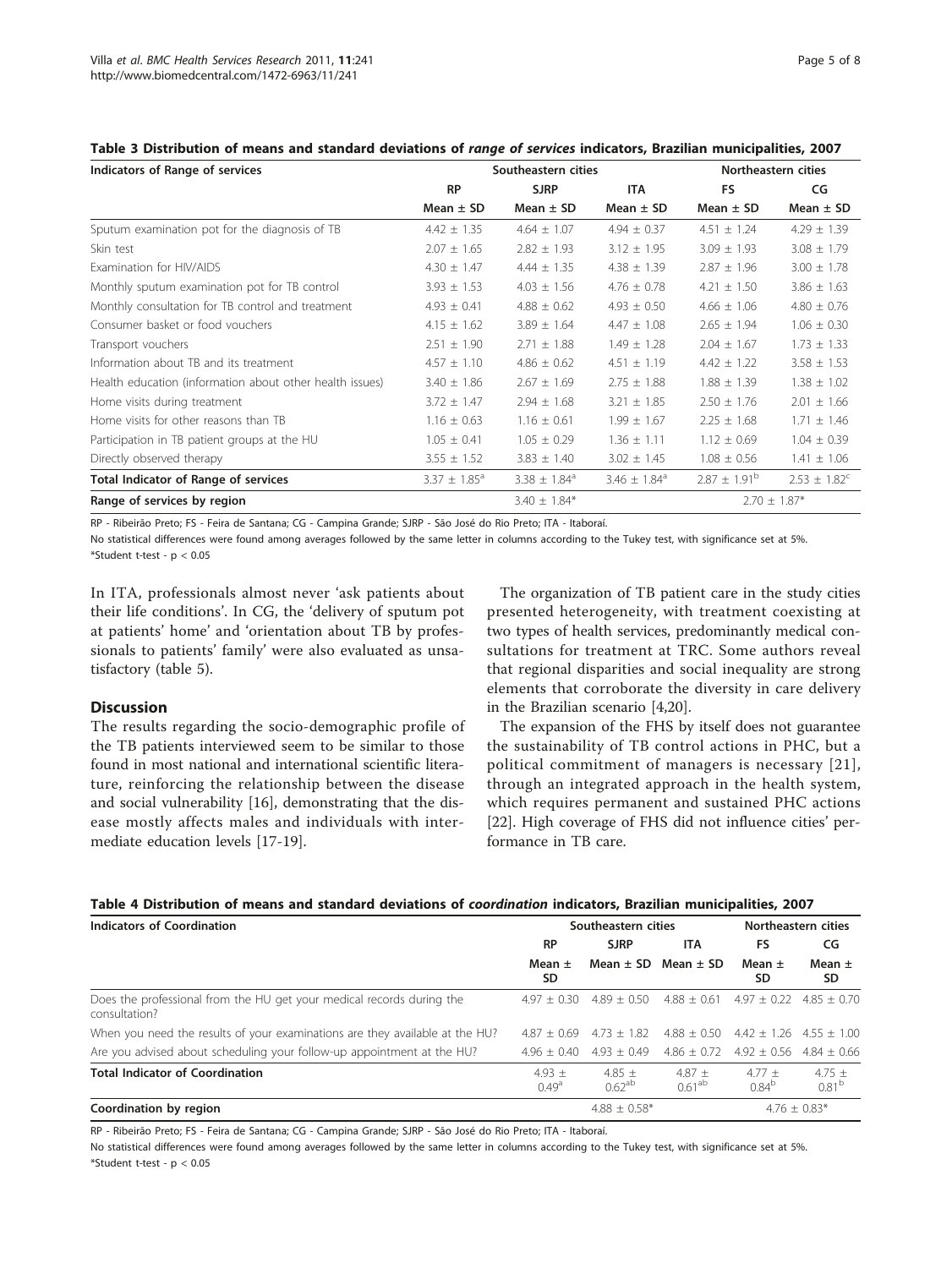| Indicators of Family focus                                                                                           |                   | Southeastern cities | Northeastern cities |                                                                                                 |                 |
|----------------------------------------------------------------------------------------------------------------------|-------------------|---------------------|---------------------|-------------------------------------------------------------------------------------------------|-----------------|
|                                                                                                                      | <b>RP</b>         | <b>SJRP</b>         | <b>ITA</b>          | <b>FS</b>                                                                                       | CG.             |
|                                                                                                                      | Mean $\pm$ SD     | Mean $\pm$ SD       | Mean $\pm$ SD       | Mean $\pm$ SD                                                                                   | Mean $\pm$ SD   |
| Does the professional ask for information about your living conditions and<br>those of your family?                  | $3.31 \pm 1.87$   | $4.02 \pm 1.54$     | $2.30 \pm 1.72$     | $2.76 \pm 1.75$                                                                                 | $2.74 \pm 1.54$ |
| Does the professional ask for information about your family's diseases?                                              | $4.03 \pm 1.62$   | $4.17 \pm 1.36$     | $2.80 \pm 1.83$     | $3.24 \pm 1.75$                                                                                 | $3.45 \pm 1.40$ |
| Does the professional ask if the people you live with have coughs, fever?                                            | $4.39 + 1.36$     | $4.23 \pm 1.38$     | $4.01 \pm 1.58$     | $3.88 \pm 1.62$                                                                                 | $3.80 \pm 1.42$ |
| When you became ill with TB did the professional deliver sputum examination<br>pots to everyone that lives with you? | $2.91 + 1.98$     | $3.81 \pm 1.67$     | $3.69 \pm 1.89$     | $2.89 \pm 1.92$                                                                                 | $2.22 + 1.55$   |
| Does the professional know the people that live with you?                                                            | $4.04 \pm 1.61$   | $3.64 \pm 1.60$     | $4.11 \pm 1.67$     | $3.09 \pm 1.68$                                                                                 | $2.76 \pm 1.72$ |
| Do the professionals speak to the people that live with you about your<br>disease?                                   | $3.75 + 1.73$     | $3.48 \pm 1.65$     | $3.09 \pm 1.91$     | $2.82 \pm 1.70$                                                                                 | $2.54 + 1.63$   |
| Do the professionals speak to the people that live with you about your<br>treatment?                                 | $3.72 \pm 1.80$   | $3.50 \pm 1.67$     | $3.05 \pm 1.87$     | $2.84 \pm 1.77$                                                                                 | $2.46 \pm 1.59$ |
| Do the professionals speak to the people that live with you about other health $3.05 \pm 1.90$<br>problems?          |                   | $2.11 \pm 1.55$     | $2.00 \pm 1.65$     | $1.73 \pm 1.41$                                                                                 | $1.92 \pm 1.46$ |
| <b>Total Indicator of Family focus</b>                                                                               | $3.65 \pm 1.80^a$ |                     |                     | $3.62 \pm 1.68^{\circ}$ $3.13 \pm 1.90^{\circ}$ $2.91 \pm 1.79^{\circ}$ $2.74 \pm 1.64^{\circ}$ |                 |
| Family focus by region                                                                                               |                   | $3.47 \pm 1.81*$    |                     | $2.82 \pm 1.72$ *                                                                               |                 |

#### <span id="page-5-0"></span>Table 5 Distribution of means and standard deviations of family focus indicators, Brazilian municipalities, 2007

RP - Ribeirão Preto; FS - Feira de Santana; CG - Campina Grande; SJRP - São José do Rio Preto; ITA - Itaboraí.

No statistical differences were found among averages followed by the same letter in columns according to the Tukey test, with significance set at 5%. \*Student t-test - p < 0.05

The frequency and site where DOT is performed varied among cities, with greater DOT coverage in cities in the Southeast. Of the five cities, only one (RP) provided DOT at the patients' home. The other cities with higher FHS coverage could present a better performance; however, treatment is conducted at TRC, without establishing partnerships with PHC services, which are provided with Community Health Workers to accomplish this activity. Studies in Brazil have identified that there is a shortage of financial and human resources with appropriate profile to work focused on a community approach and operational difficulties in the use of DOT for most patients under treatment [\[23\]](#page-7-0).

In this study, predominance of TB treatment at TRC was determinant for poor performance on some "access to treatment" indicators. Such indicators could be addressed through the insertion of TB program actions at PHC services, which are closest to patients' home. Although the medication is free of charge, indirect costs and losses, such as transport and wages lost, respectively, may turn treatment unfeasible and follow-up difficult [[24](#page-7-0)].

To overcome this impasse, some countries propose a health system that combines an outpatient referral unit, a defined team for specialized management at district level, which is responsible for treatment, supervision and monitoring, including PHC participation and responsibility in case search and Directly Observed Therapy (DOT) supervision activities. They also recommend a balance between integration, specificity and decentralization and centralization functions, as well as the inclusion of innovative approaches for specialized groups [[25\]](#page-7-0).

All study sites achieved a satisfactory performance on indicators for the dimension "bond". As TRC professionals attend to specific clients in response to a programmed demand, they can dedicate more time to individual case management and understanding of TB patients' singularity. These aspects permit the development of shared responsibilities between patients and health care professionals and the acknowledgement of individual subjectivities involved in the care process [[26](#page-7-0)] and indicate that the "bond" could be more related to the relationship the user establishes with the health service than to the service location in the geographic area.

The dimension "range of services" was evaluated as regular in the five cities, showing that patients face a lack of social support and collective actions. In daily TB treatment situations, even simple cases require the involvement of great care complexity. They demand epidemiological surveillance, clinical actions supported by therapeutic techniques and by integration between individual and collective care, curative and preventive actions, and care and educative activities [[27\]](#page-7-0). Health teams' performance requires more than a clinical approach, and also needs a policy that guarantees the insertion of TB control actions in the health system [[28\]](#page-7-0).

The dimension "coordination" was well evaluated in its three indicators and reflects health care professionals' concern related to patient follow-up. For a more detailed analysis of this dimension, other elements are required, such as the analysis of health care service integration, information system quality and reference mechanisms.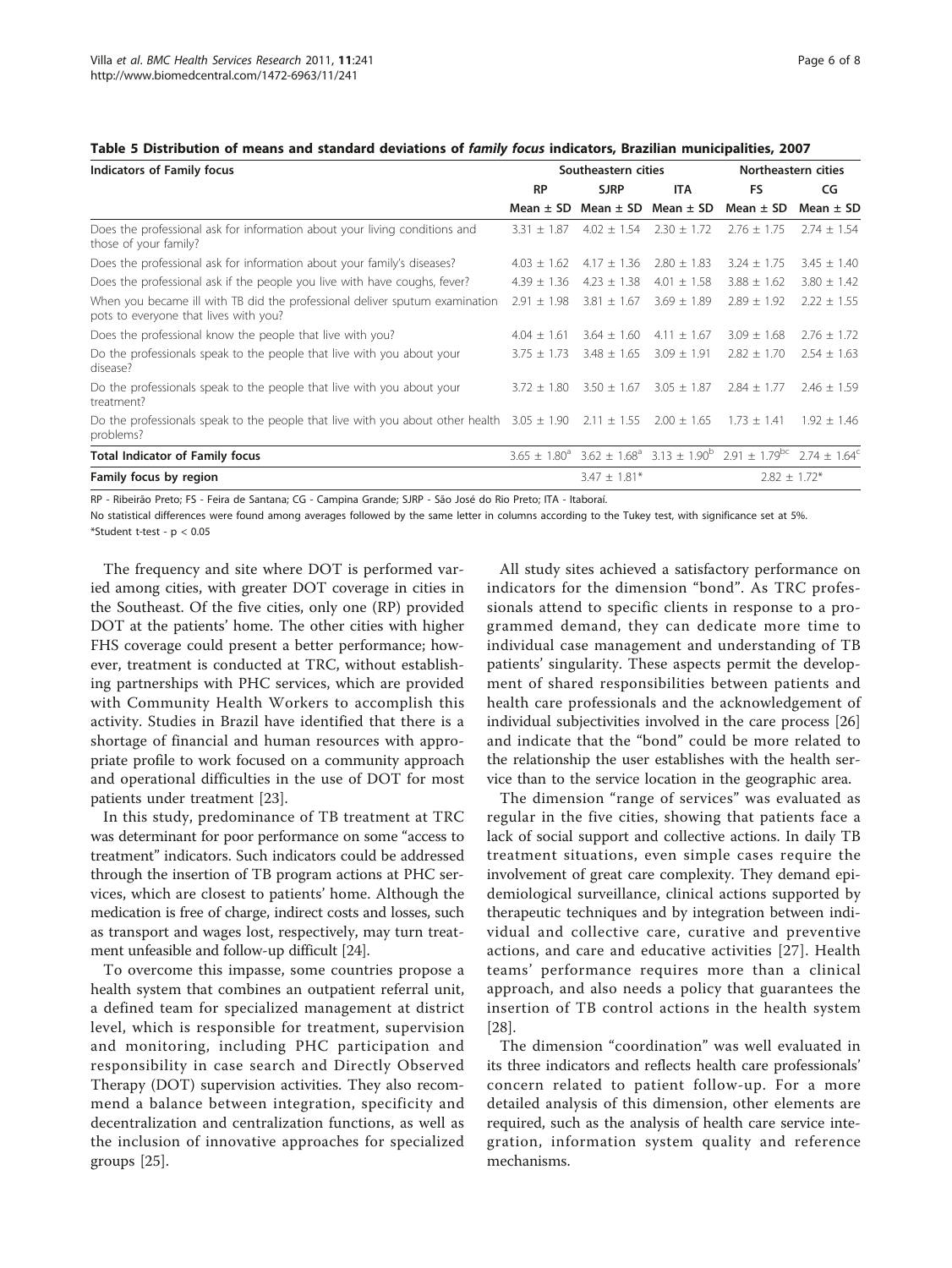<span id="page-6-0"></span>The accomplishment of family-focused actions was evaluated as regular in the cities with high PHC coverage, in contrast with a better evaluation in RP and SJRP. This fact highlights the need to involve family members in the TB patient care process and also include them as an object of care. PHC professionals can accomplish this, have this responsibility and should be included in TB care.

Despite facing the significant implantation and expansion process of the FHS in Brazil, the dominance of the traditional healthcare model is still clear [\[29,30](#page-7-0)]. In the country, tools to encourage the incorporation of epidemiological surveillance actions in the PHC context "are not always directed to induce a greater integration of the various levels of complexity of care" [\[31](#page-7-0)].

The transition from the conventional model of the TRC to the PHC services was identified in some cities, as well as the importance of integrating both. The decentralization of TB control actions to PHC in countries whose health systems have not been consolidated yet demands caution, as it can result in diluted responsibilities, lack of commitment, low quality or lack of laboratory support, fragmentation of treatment regimens and programs, difficulties to accomplish DOT and flaws in information systems capable of providing reliable reports [[32\]](#page-7-0).

Therefore, TRC should act as a support for training, supervision, monitoring and evaluating TB care at the different health system levels. Thus, specific technologies for TB patient treatment and care could be guaranteed, integrating them with other PHC attributes and promoting co-responsibility at all healthcare levels. The struggle for political spaces, ideological and technological aspects [[33](#page-7-0)] remain as obstacles for the achievement of health service integration.

Some limitations and difficulties that were identified in this study are related to the organizational characteristics of the health system and TB care in the cities and to the method (sample size for each city, interviews in violent areas that required the presence of a health care professional, difference in treatment conduction among sites (centralized and decentralized services) and the instrument that needed to be readapted for each treatment organization mode. An operational and epidemiological TB research group enhanced the project development, which works in an integrated way within cities and health services.

#### Conclusions

One can affirm that two types of obstacles exist for health service performance in TB treatment in the cities under analysis, mainly in the Northeast. The first is structural and derives from difficulties to access health services and actions. The second is organizational and derives from the way health technologies and services are distributed and integrated. Incentives to improve care organization and management practices, including the integration of primary, secondary and tertiary services, can contribute towards a better performance of health services, and mainly PHC, in TB treatment.

#### Acknowledgements

National Council for Scientific and Technological Development (CNPq), process 410547/2006-9; The State of São Paulo Research Support Foundation (FAPESP), process 2008/56479-4; Fogarty International Center/USNIH # U2RTW006885 ICOHRTA.

#### Author details

<sup>1</sup> Ribeirao Preto College of Nursing, University of São Paulo, Avenida Bandeirantes, 3900 - Campus Universitário - Ribeirão Preto, SP, CEP: 14040- 902, Brazil. <sup>2</sup>Departamento de Medicina Social, Ribeirao Preto School of Medicine, University of São Paulo, Ribeirão Preto, SP, Brazil. <sup>3</sup>Departamento de Medicina Social, Triangulo Mineiro Federal University, Uberaba, MG, Brazil. 4 Ribeirao Preto College of Nursing, University of São Paulo, Ribeirão Preto, SP, Brazil. <sup>5</sup>Departamento de Enfermagem Clínica, Paraíba Federal University, João Pessoa, PB, Brazil. <sup>6</sup>Departamento de Enfermagem em Saúde Pública e Psiquiátrica, Paraíba Federal University, João Pessoa, PB, Brazil. <sup>7</sup>State University of Feira de Santana, Feira de Santana, BA, Brazil. <sup>8</sup>Departamento de saúde Coletiva e Orientação Profissional, São José do Rio Preto School of Medicine, São José do Rio Preto, SP, Brazil.

#### Authors' contributions

TCSV coordinated the writing of the manuscript, was the principal investigator, had the concept and design of the study and performed data analysis and discussion; ARN had the concept and design of the study and performed data analysis and discussion; LMS performed data analysis and discussion; RLPA drafted the paper, participated in data collection and performed data analysis and discussion; MEFB and TA participated in data collection and performed data analysis and discussion; JAN, PFP, LDS, MMAS and SHFV participated in data collection and performed data analysis and discussion; AAM and RAA participated in data collection and performed data analysis and discussion. All authors contributed to the interpretation of results, read and approved the final manuscript.

#### Competing interests

The authors declare that they have no competing interests.

Received: 23 March 2011 Accepted: 28 September 2011 Published: 28 September 2011

#### References

- 1. World Health Organization: Global tuberculosis control: WHO report Geneva: WHO; 2010.
- 2. Macinko J, Almeida C, de Sa' P: [A rapid assessment methodology for the](http://www.ncbi.nlm.nih.gov/pubmed/17400576?dopt=Abstract) [evaluation of primary care organization and performance in Brazil.](http://www.ncbi.nlm.nih.gov/pubmed/17400576?dopt=Abstract) Health Policy Plan 2007, 22(3):167-177.
- 3. Brasil, Ministério da Saúde, Secretaria Executiva: Departamento de Apoio à descentralização. Coordenação Geral de Apoio à gestão Descentralizada. Diretrizes operacionais dos pactos pela vida, em defesa do SUS e de gestão série A - normas e manuais técnicos Brasília: Ministério da Saúde; 2006 [[http://www.saude.caop.mp.pr.gov.br/arquivos/File/volume1.pdf\]](http://www.saude.caop.mp.pr.gov.br/arquivos/File/volume1.pdf).
- 4. Giovanella L, Mendonça MHM, Almeida PF, Escorel S, Senna MCM, Fausto MCR, Delgado MM, Andrade CLT, Cunha MS, Martins MIC, Teixeira CP: [Family health: limits and possibilities for an integral primary](http://www.ncbi.nlm.nih.gov/pubmed/19547778?dopt=Abstract) [care approach to health care in Brazil.](http://www.ncbi.nlm.nih.gov/pubmed/19547778?dopt=Abstract) Cien Saude Colet 2009, 14(3):783-794.
- 5. Macinko J, Starfield B, Shi L: [The Contribution of Primary Care Systems to](http://www.ncbi.nlm.nih.gov/pubmed/12822915?dopt=Abstract) [Health Outcomes within Organization for Economic Cooperation and](http://www.ncbi.nlm.nih.gov/pubmed/12822915?dopt=Abstract) [Development \(OECD\) Countries 1970-1998.](http://www.ncbi.nlm.nih.gov/pubmed/12822915?dopt=Abstract) Health Serv Res 2003, 38(3):831-865.